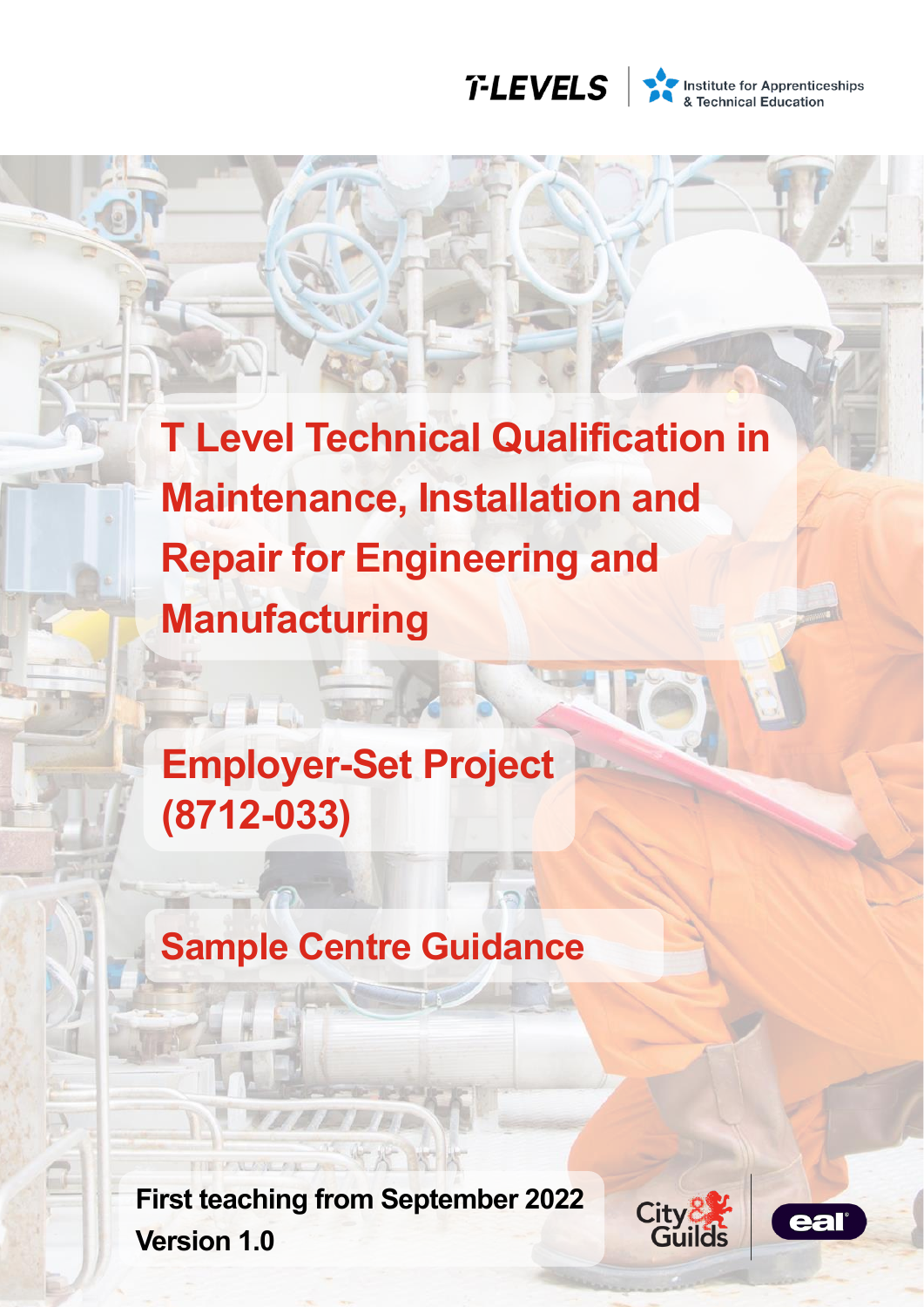## **Contents**

| Introduction                                  | 3  |
|-----------------------------------------------|----|
| Task schedule summary                         | 4  |
| Compliance with timings                       | 4  |
| Assessment windows and timetabling            | 5  |
| Overview of document audience                 | 5  |
| Internet access                               | 5  |
| Task-specific requirements and considerations | 5  |
| Observation evidence                          | 8  |
| Video evidence                                | 8  |
| Task guidance                                 | 9  |
| Preparation of candidates                     | 9  |
| Guidance on assessment conditions             | 9  |
| Security and authentication of candidate work | 9  |
| Accessibility and fairness                    | 10 |
| Guidance and feedback                         | 10 |
| Overview of task requirements                 | 12 |
| Maths, English and digital skills             | 12 |
| <b>Appendix 1</b>                             | 13 |
| Declaration of authenticity                   | 13 |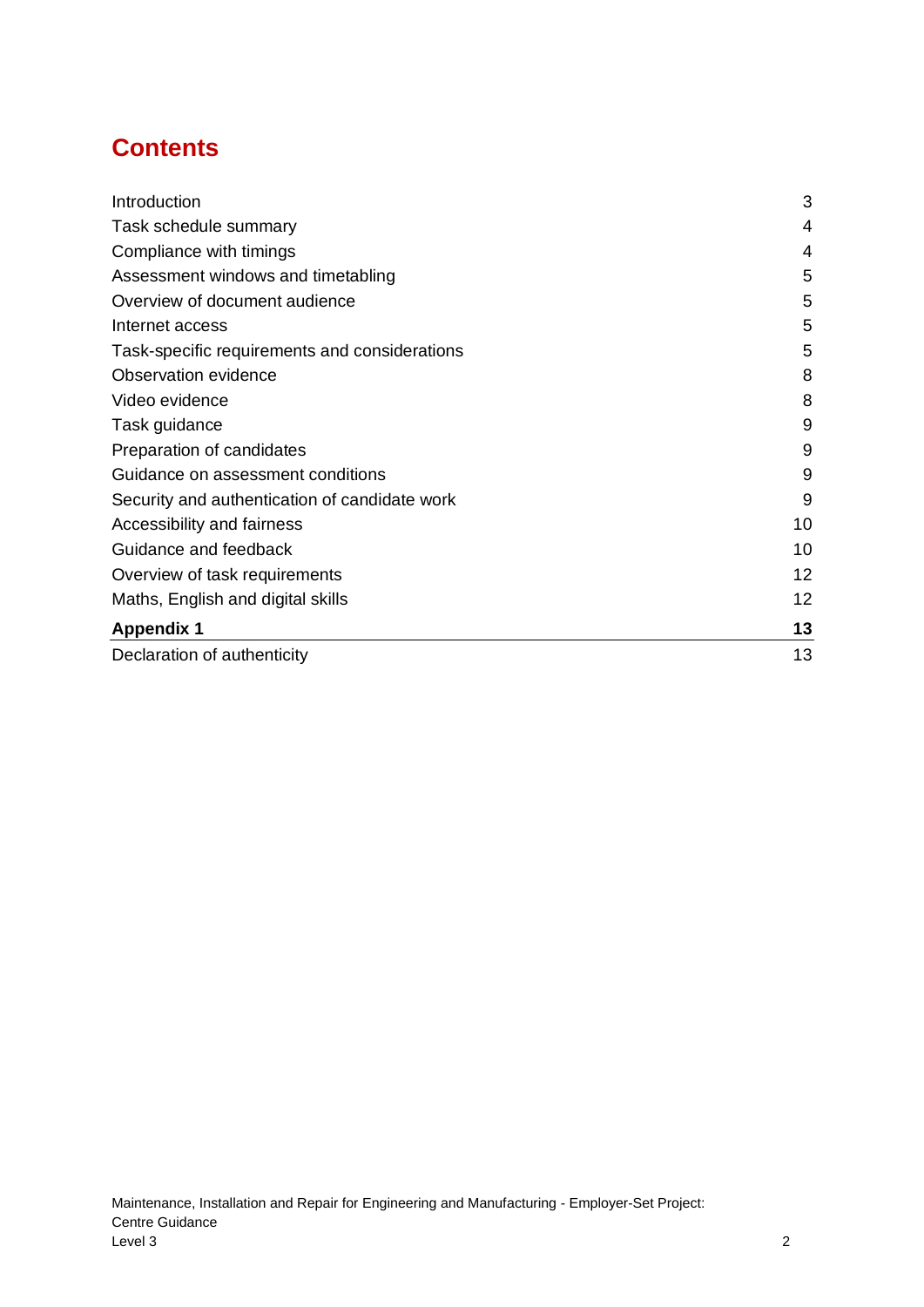#### <span id="page-2-0"></span>**Introduction**

The Employer-Set Project assessment is a project made up of a number of tasks, based on a real-life work-based problem. The assessment is designed to allow candidates to show how they can tackle problems using the Core knowledge and skills.

This approach to assessment emphasises to candidates the importance and applicability of the full range of their learning to industry practice.

The Employer-Set Project is based around a brief which provides information on an engineering requirement and specific relevant details and resources. Candidates have to draw on their Core knowledge and skills and independently select the correct processes and approaches to take to provide a solution and the evidence specified in the project brief.

During the learning programme, it is expected that tutors will have taken the opportunity to set shorter, formative tasks that allow candidates to independently use the learning they have covered so far. Experience of drawing information together from across the Core will help prepare candidates so that they are familiar with the expectations of the Employer-Set Project.

Candidates should be made aware during learning of what the Assessment Objectives (AOs) are and how they are implemented in marking the Employer-Set Project, so that they will understand the level of performance that will achieve high marks. Details of the AOs can be found in the qualification specification document.

Candidates should not be entered for the assessment until they have covered all the knowledge and skills covered in the Core content of the qualification, so that they are in a position to complete the Employer-Set Project assessment successfully.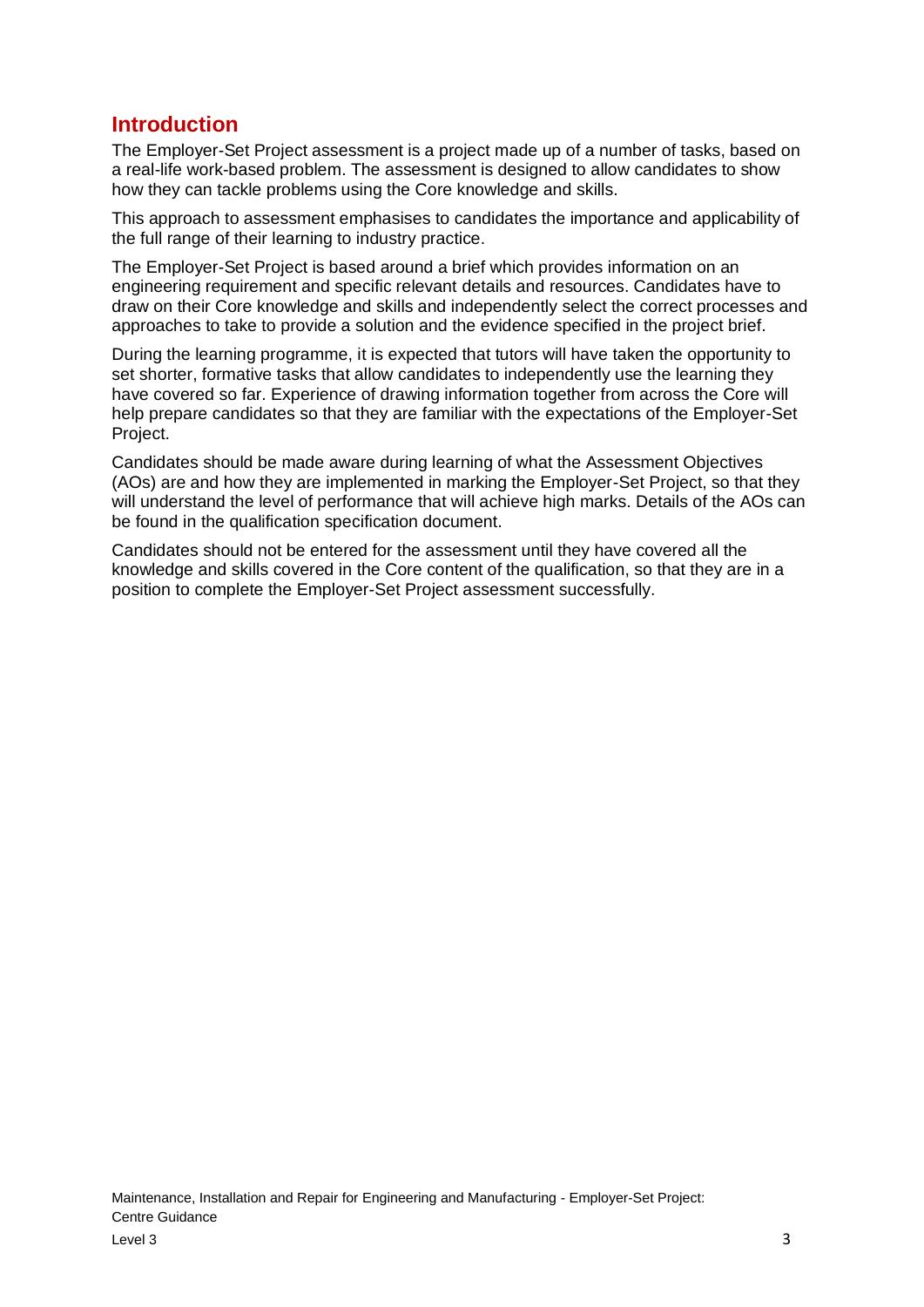### <span id="page-3-0"></span>**Task schedule summary**

The tasks within the project are designed to be scheduled and taken in order, due to the dependency of evidence being generated in one task being used by candidates in the next. For example, the evidence produced in task (1) is required for completion of task (2) therefore task (1) must be completed before task (2) can be attempted.

The tasks are issued separately to candidates but are able to retain the brief and scenario throughout the duration of the assessment time. Candidates are not permitted to return to tasks after they have been completed within the assessment time.

Candidates should be provided with 30 minutes of non-assessed time at the start of the first assessment session to read and review the brief, before being provided the first task.

| <b>Task</b>                        |          | <b>Conditions</b>         | <b>Evidence</b><br>produced                                                                | <b>Evidence</b><br>submitted? | <b>Timings</b> | <b>Marks</b><br>available |
|------------------------------------|----------|---------------------------|--------------------------------------------------------------------------------------------|-------------------------------|----------------|---------------------------|
| $\mathbf{1}$                       | Research | Supervised/<br>controlled | Technical brief,<br>research notes,<br>list of<br>references/sources                       | Yes                           | 3 hours        | 15                        |
| $\overline{2}$                     | Report   | Supervised/<br>controlled | Written report,<br>drawings                                                                | Yes                           | 4 hours        | 24                        |
| 3                                  | Plan     | Supervised/<br>controlled | Planning chart,<br>supporting<br>statement                                                 | Yes                           | 3 hours        | 18                        |
| 4                                  | Present  | Supervised/<br>controlled | Presentation<br>materials (slides,<br>handouts etc),<br>video recording of<br>presentation | Yes                           | 2.5<br>hours   | 24                        |
| 12.5<br><b>Total</b><br>hours      |          |                           |                                                                                            |                               | 81             |                           |
| Maths, English and digital skills* |          |                           |                                                                                            | 9                             |                |                           |
| <b>Total marks</b>                 |          |                           |                                                                                            | 90                            |                |                           |

\*10% of the marks (i.e. 9 marks) allocated to maths, English and digital skills across all tasks.

Should the candidate make an error that is further compounded through the inter-dependent nature of the tasks and carry through that error, the marker would penalise the candidate only once. Candidates can use evaluation within later task responses to address issues they have identified.

#### **Note on timings**

• Task 4 – The candidate is allocated a two-hour session in order to create the presentation and allocated half an hour to deliver and answer questions.

### <span id="page-3-1"></span>**Compliance with timings**

The timings provided within the project **must** be adhered to. They refer to assessment time, not any additional setting up the centre needs to carry out to create an appropriate assessment environment. It is the centre's responsibility to plan sufficient assessment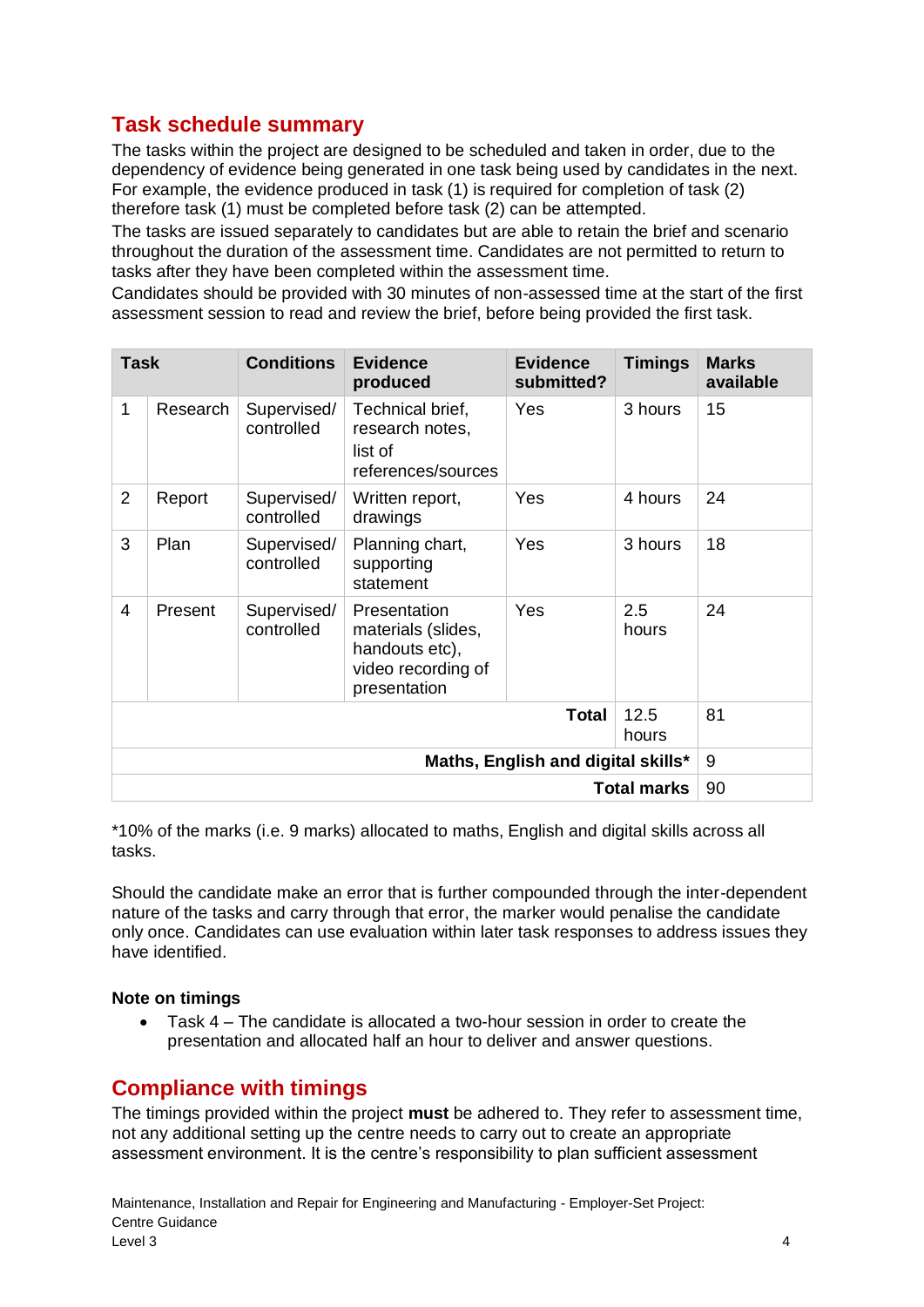sessions, under appropriate conditions, within the Employer-Set Project assessment window, to allow candidates reasonable time to complete the assessment tasks.

### <span id="page-4-0"></span>**Assessment windows and timetabling**

Details of assessment windows and approach to timetabling is detailed within the associated TQ specification document. At the opening of the scheduled assessment window, centres will be able to securely access the assessment materials from the City & Guilds website. It is at this point that the project brief can be released to candidates at the start of their first controlled assessment session. At this point, the candidate guidance document can also be released to candidates.

### <span id="page-4-1"></span>**Overview of document audience**

|                                                                                      | <b>Approved audience</b> |                  |  |
|--------------------------------------------------------------------------------------|--------------------------|------------------|--|
| <b>Document</b>                                                                      | <b>Centre Staff</b>      | <b>Candidate</b> |  |
| Project brief                                                                        | ✓                        | ✓                |  |
| Tasks<br>Task 1 - Research<br>Task 2 – Report<br>Task $3 -$ Plan<br>Task 4 - Present | ✓                        |                  |  |
| Candidate guidance                                                                   | $\checkmark$             | ✓                |  |
| Centre guidance                                                                      | ✓                        | ×                |  |
| Marking grids                                                                        | $\checkmark$             | $\mathbf x$      |  |
| Appendix 1 – Declaration of authenticity                                             | ✓                        |                  |  |

#### <span id="page-4-2"></span>**Internet access**

Where internet access is allowed as part of a task (e.g. for research purposes) candidates must be advised that this is the case and reminded of the importance of submitting their own work and the seriousness of plagiarism, malpractice and collusion. Candidates should be advised that their browser history can be monitored, and they may be asked to provide a screenshot of their browser history following tasks for assessors to check.

Where candidates are allowed the use of computer equipment, but not the use of the internet for a task, equipment should be provided with internet capability disabled (e.g. Wi-Fi disabled, machine disconnected from network etc). In cases where this is not possible, as above, browser history must be checked following the task and a screenshot taken.

### <span id="page-4-3"></span>**Task-specific requirements and considerations**

#### **General guidance**

• The project brief and associated brief documents should be released to candidates at the start of the first scheduled task assessment. Candidates should be provided with 30 minutes of non-assessed time at the start of this session to read and review the brief, before being provided the first task. It must be made clear to candidates when the 30 minutes non-assessed reading and review time starts and ends.

Maintenance, Installation and Repair for Engineering and Manufacturing - Employer-Set Project: Centre Guidance  $L$ evel 3  $\sim$  5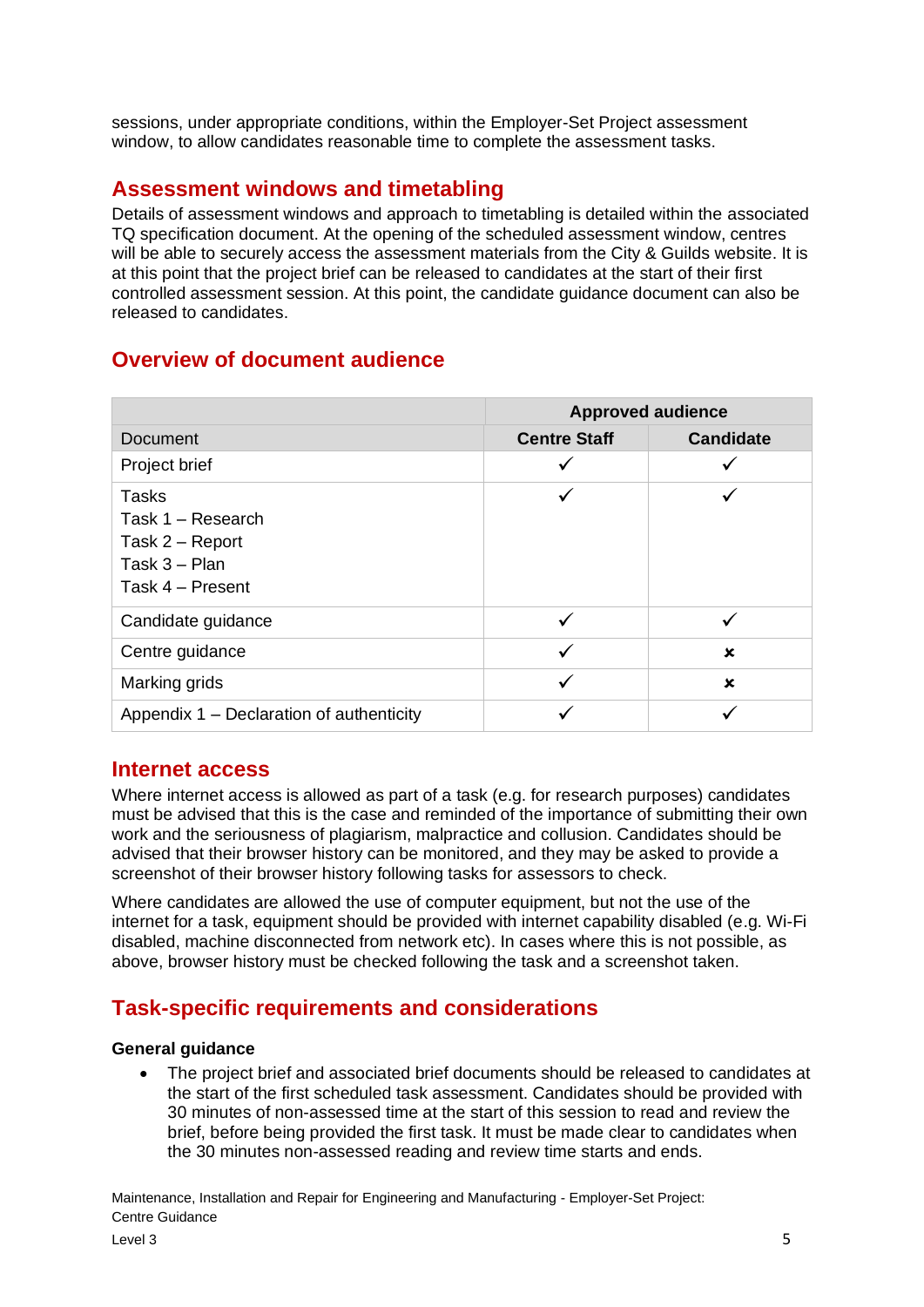- The individual tasks should be released to candidates at the start of each scheduled assessment session.
- Candidates are not permitted to bring any existing notes or materials completed prior to the assessment into any of the assessment sessions.
- Candidates are permitted to have copies of their final evidence from previous tasks in subsequent assessment sessions. The use of this evidence is solely to support candidates to refer to previous work. The purpose of only providing copies is to ensure that candidates are unable to rework any of their previous responses.
- When working under supervised conditions for longer sessions, breaks can be facilitated outside of the controlled conditions, ensuring the room is locked and all candidates have vacated once the break begins. All materials must be kept securely during the break.
- If the task completion runs over more than one session (see note on timings above), candidates must be reminded that no assessment information can be shared/discussed with other candidates.
- There are no templates/proformas for candidates for completion of the tasks within this version of the Employer-Set Project.
- Where evidence is created using software which has the potential for cloud based retrieval/sharing (e.g. CAD drawings) this feature should be disabled where possible (e.g. in software settings or through restriction of internet connection). Where not possible candidates must be reminded that the evidence generated for the tasks can only be produced within the scheduled assessment times and also of the implications of sharing or plagiarising content from cloud based content.

#### **Task 1**

- Candidates have been provided 30 minutes additional reading time at the start of Task 1 before they begin the assessment. This should be used to read the project brief and associated brief documentation and is not included in the assessment time allocated to Task 1. There is no opportunity for candidate questions/assessor answers during this initial 30 minutes – it is solely for reading.
- Candidates should have access to the Internet in order to conduct research. See note above on internet access.
- The technical brief will typically be 1500 words.

#### **Task 2**

- The written report will typically be 2000 words.
- The drawings evidence will typically be one side of A3. Drawings must be completed manually (i.e. not using CAD software).
- Candidates should **not** have internet access for this task. See note above on internet access.

#### **Task 3**

- Planning charts can be presented in an industry recognised format of the candidate's choice (typically one side of A4).
- The supporting statement will typically be 1000 words.
- Candidates should **not** have internet access for this task. See note above on internet access.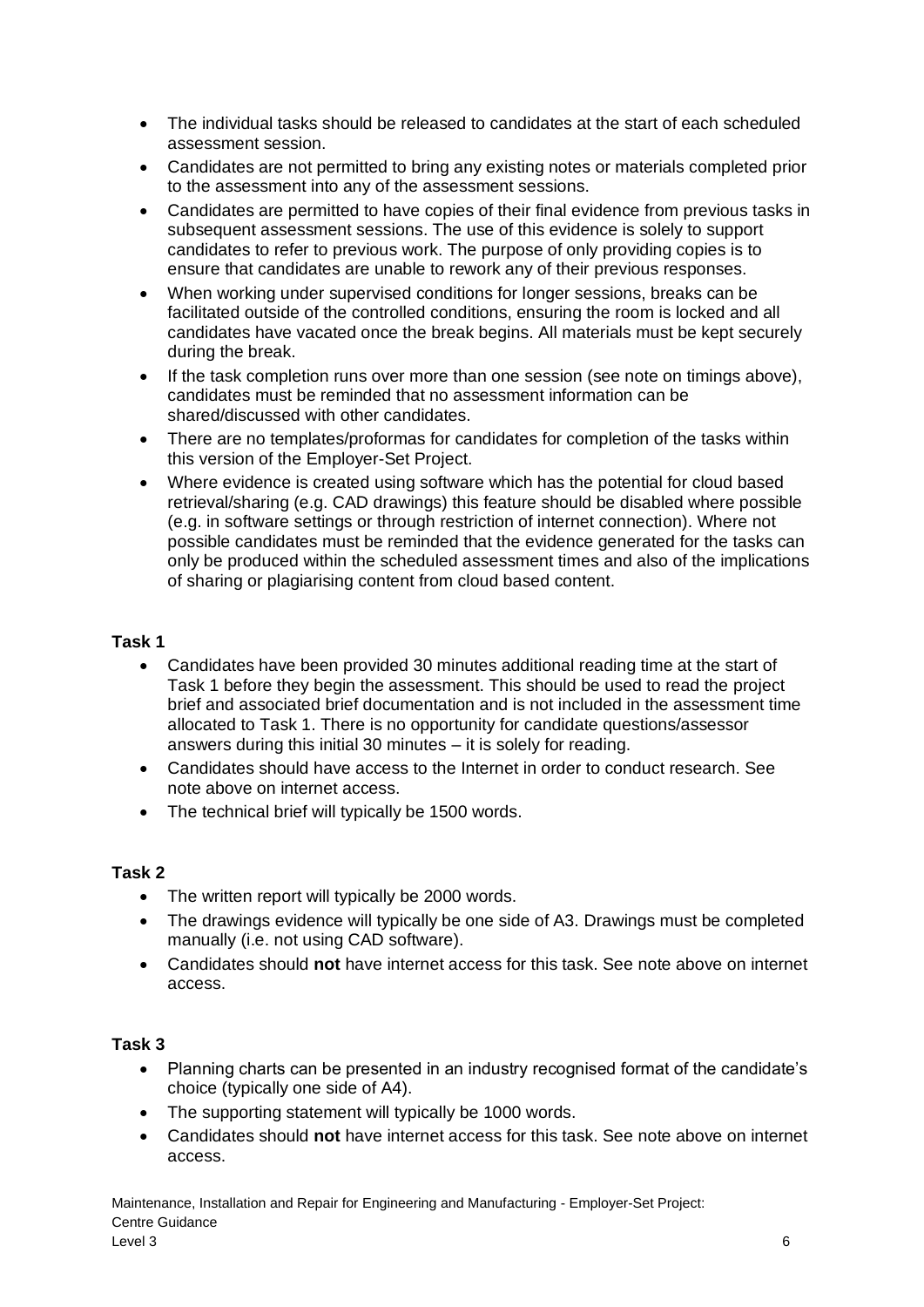#### **Task 4**

- Candidates must use digital technology to present their findings. Candidates can choose the format/program they want to use for their presentation (e.g. PowerPoint, Keynote etc).
- Candidates' presentations should be scheduled and timed to include time for questioning following the presentation within the 30 minutes allocation  $-$  as detailed in the task the time should typically be split with 20 minutes the presentation and ten minutes for responding to questions.
- It should be clear to candidates how much time of their presentation time has been used up, for example through the use of a timer, or clarification as they start that their session will end in 30 minutes time (e.g. indicating to candidates on a mutually visible clock and confirming the time the session will end). Where candidates are coming to the end of their allocated time and have not yet started the questioning element of the presentation / responded to questions this should be indicated to them.
- It is important that centres consider the impact of cohort size on the scheduling of the presentation task. Larger cohorts may need to be split into two groups in order to accommodate presentations taking place shortly after the preparation session. Where necessary, presentation preparation/delivery sessions can be timetabled over a number of days. All candidates are required to complete a declaration of authenticity along with project evidence submission (be it physical i.e. written/drawn, or ephemeral i.e. presentation).
- All candidates must be asked **three** questions following their presentation (probing or clarification questions not included). The nature of the questions should relate to the content of their presentation. Questions should be posed from the perspective of the presentation audience as outlined in the task (e.g. client, end customer) and should allow candidates to expand upon and reinforce points covered in their presentation (Responses to questions generate evidence for 'AO2b communication') Questions must be open, contextualised to the individual candidate's presentation and should follow the following examples;
	- o *What did you find the most challenging aspect of our brief?*
	- o *What are your ideas on how we could keep costs down?*
	- o *What do you feel are the biggest risks to ensuring the project timescales are met?*
	- o *What additional information would have been useful for the us (the NHS Trust) to have provided in the project brief?*
	- o *Why do you feel environmental and noise factors need careful consideration in the project?*
	- o *What impact could the geographical location of our Trust and hospital have on the DRUPS installation?*
- The assessor may indicate whether the question is being posed as if from a technical or non-technical perspective (as this may influence the detail, wording etc of the candidate's response).
- The presentation and questioning will be recorded; however it is recommended practice for a written record of assessor questions asked, and responses made, to be noted and provided alongside candidate's evidence for this task.
- Types of questions that candidates will face should be covered as part of course delivery. This will ensure learners are as best prepared as they can be when faced with this type of assessment.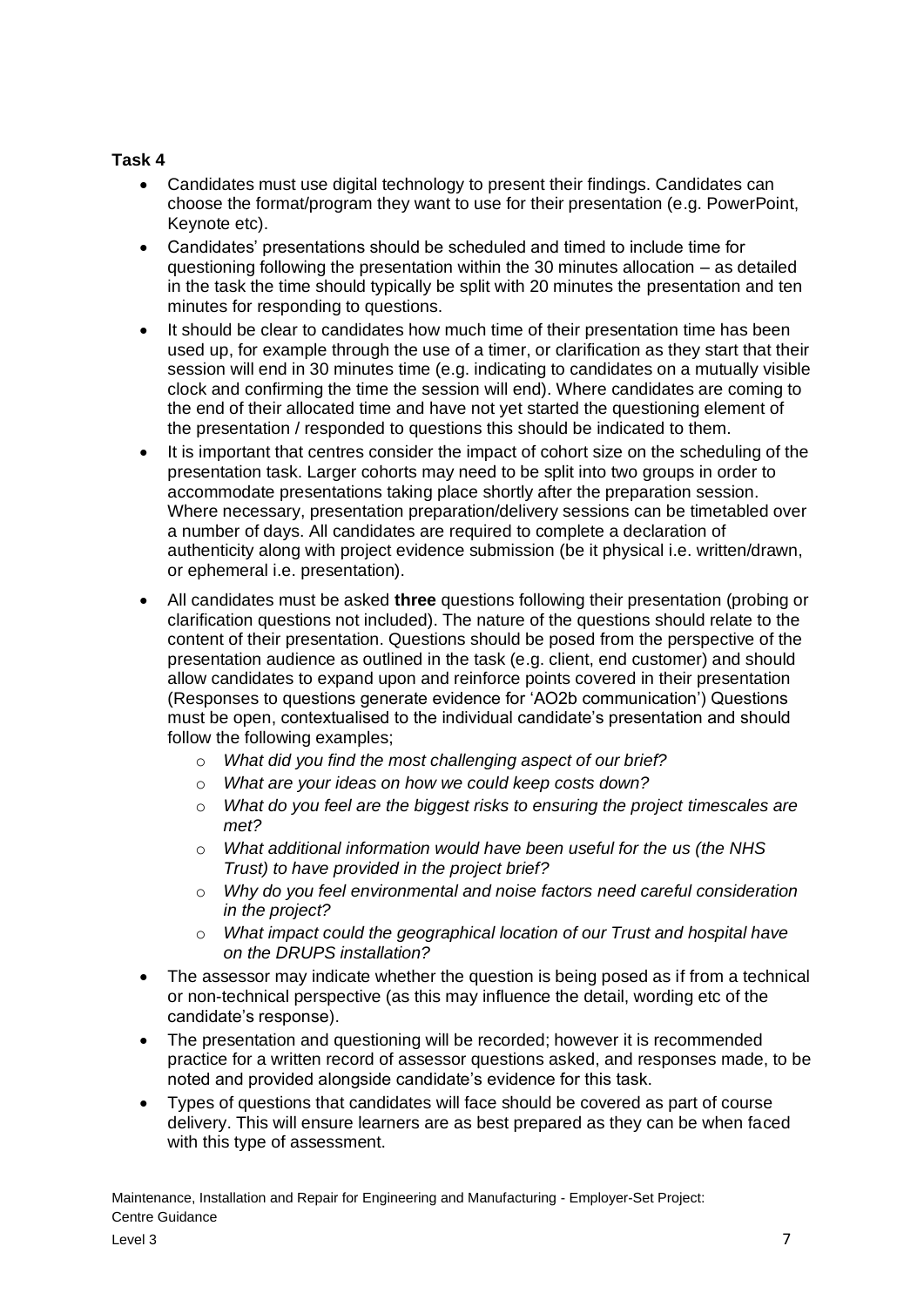- Video recordings of presentations must be in an appropriate format with audible sound levels, well-lit etc. as per the advice detailed in the observation evidence section.
- Candidates should **not** have internet access for this task. See note above on internet access.

#### <span id="page-7-0"></span>**Observation evidence**

The sections in each task:

- *What you must submit on completion of this task* and
- *Additional evidence of your performance that must be captured for marking*

detail the typical evidence to be submitted for external marking.

Guidance documents on the marking process are available on the City & Guilds website. These provide further information on preparing for assessment, evidence gathering etc. and must be referred to when planning and carrying out assessment.

While technological methods which support the capturing or creating of evidence can be helpful, the final evidence must be converted to a suitable format which cannot be lost/deleted or amended after the end of the assessment period (e.g. screen prints, pdf files). Considerations around tracking authenticity and potential loss of material hosted on such platforms during assessment is the centre's responsibility.

Where the minimum requirements have **not been submitted as a result of the candidate not completing the evidence requirements of the tasks** or the **quality of candidate evidence is insufficient** to make a judgement, any judgment will be based on the evidence that *has* been submitted. **Where this is insufficient to provide a mark, a mark of zero may be given.**

#### <span id="page-7-1"></span>**Video evidence**

The assessment materials for each Employer-Set Project identify the minimum candidate and assessor evidence requirements to support marking. Ephemeral evidence (e.g. areas of candidate performance that would be hard to capture with photographs and/or assessor notes alone) plays a significant part of the Employer-Set Project.

For tasks within the project where there is a requirement to submit video evidence, the evidence must meet the following minimum requirements, in order to be considered by markers:

- as per the guidance in section 2.3.2 of The Marking and Moderation Guide for *Centres*, assessors must ensure that this evidence can be easily matched to the correct candidate and task, is clearly shot, well-lit and shows the areas of particular interest in sufficient detail and clarity for assessment (i.e. filmed at appropriate points in production, showing accuracy of measurements where appropriate)
- Section 6.5 of the *Centre Manual* also contains general information about the requirements for video evidence submission.

Where video evidence is unclear, or does not meet these minimum requirements, markers will disregard it.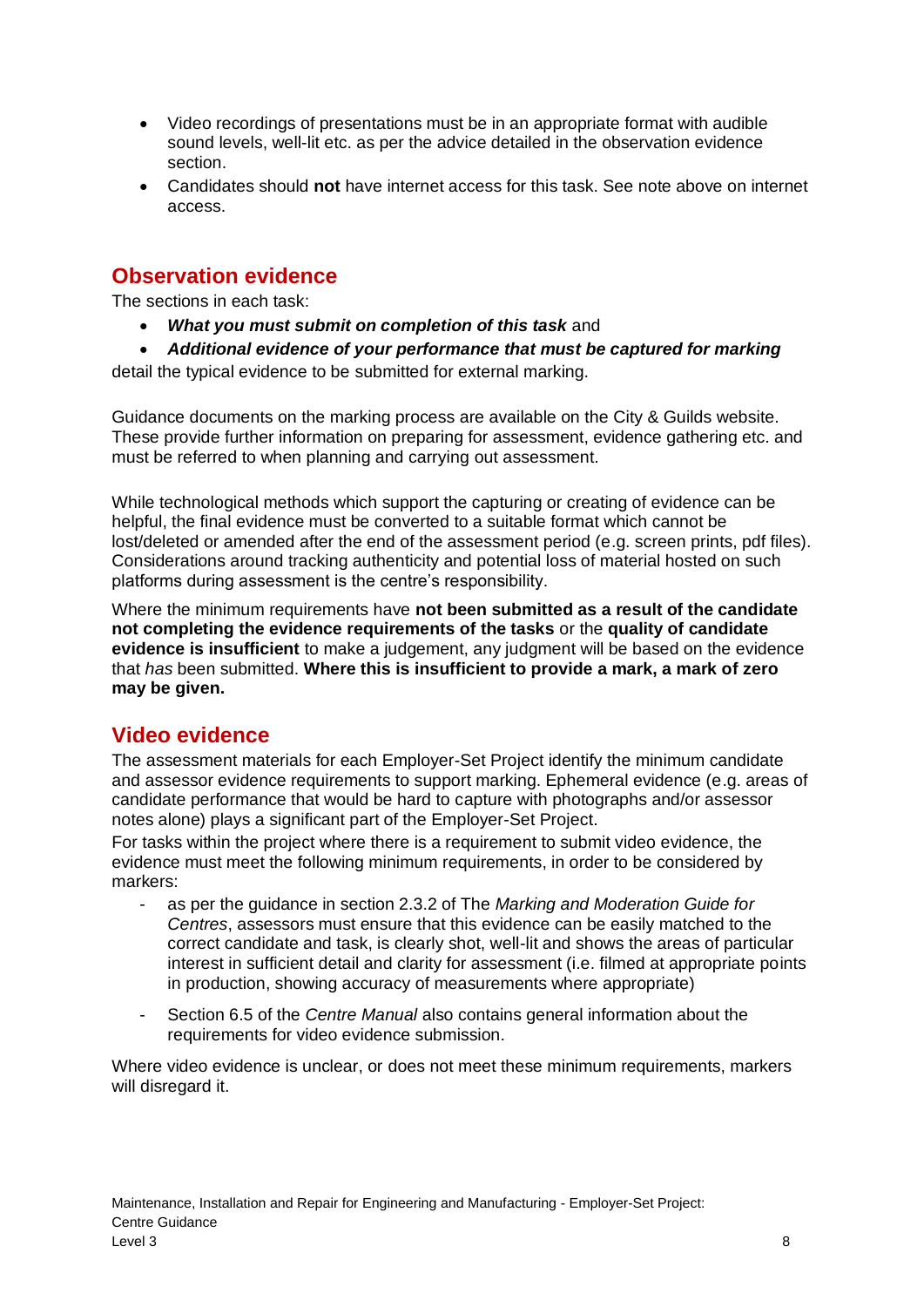### <span id="page-8-0"></span>**Task guidance**

Candidates should be advised that approximate word counts/page lengths have been given within the task guidance in order to act as a guide to support the completion of the tasks. These are provided as a guide only, and there will be no penalisation of marking based on if the word count/page length is above or below the indicative guidance provided.

### <span id="page-8-1"></span>**Preparation of candidates**

Candidates should be aware of which aspects of their performance (across the AOs) will give them good marks in assessment. This is best carried out through routinely pointing out good or poor performance during the learning period, establishing next steps for improvements and through formative assessment.

During the learning programme, direct tutor instruction in how to tackle practical tasks through modelling, support, guidance and feedback are critical. However gradual removal of this support is necessary in preparation for summative assessment. This supported approach is **not** valid for summative assessment.

The purpose of summative assessment is to confirm the standard the candidate has reached as a result of participating in the learning process. Candidates should be encouraged to do the best they can and be made aware of the difference between these summative assessments and any formative assessments they have been subject to. Candidates must not have access to the full (or sample) marking grids during the assessment.

#### <span id="page-8-2"></span>**Guidance on assessment conditions**

The assessment conditions that are in place for this Employer-Set Project are to:

- ensure the rigour and consistency of the assessment process
- provide fairness for candidates
- give confidence in the outcome.

They can be thought of as the rules that ensure that all candidates who take an assessment are being treated fairly, equally and in a manner that ensures their result reflects their true ability.

These conditions do not affect any formative assessment work that takes place, although it is advised that candidates are prepared for the conditions they will need to work under during summative assessment.

The evidence for the tasks that make up this Employer-Set Project must be completed under the specified conditions. This is to ensure authenticity and prevent malpractice as well as to assess and record candidate performance for assessment. Any aspect that may be undertaken in unsupervised conditions is specified. It is the centre's responsibility to ensure that local administration and oversight gives the assessor sufficient confidence to be able to confirm the authenticity of the candidate's work.

### <span id="page-8-3"></span>**Security and authentication of candidate work**

Candidate evidence must be kept secure to prevent unsupervised access by the candidate or others. Where evidence is produced over a number of sessions, the assessor must ensure candidates and others cannot access the evidence without supervision. This might include storing written work or artefacts in locked cupboards and collecting memory sticks of evidence produced electronically at the end of each session.

At the end of each assessment session, the task evidence should be treated as final and submitted by the candidate and retained securely by the centre for external marking. There

Maintenance, Installation and Repair for Engineering and Manufacturing - Employer-Set Project: Centre Guidance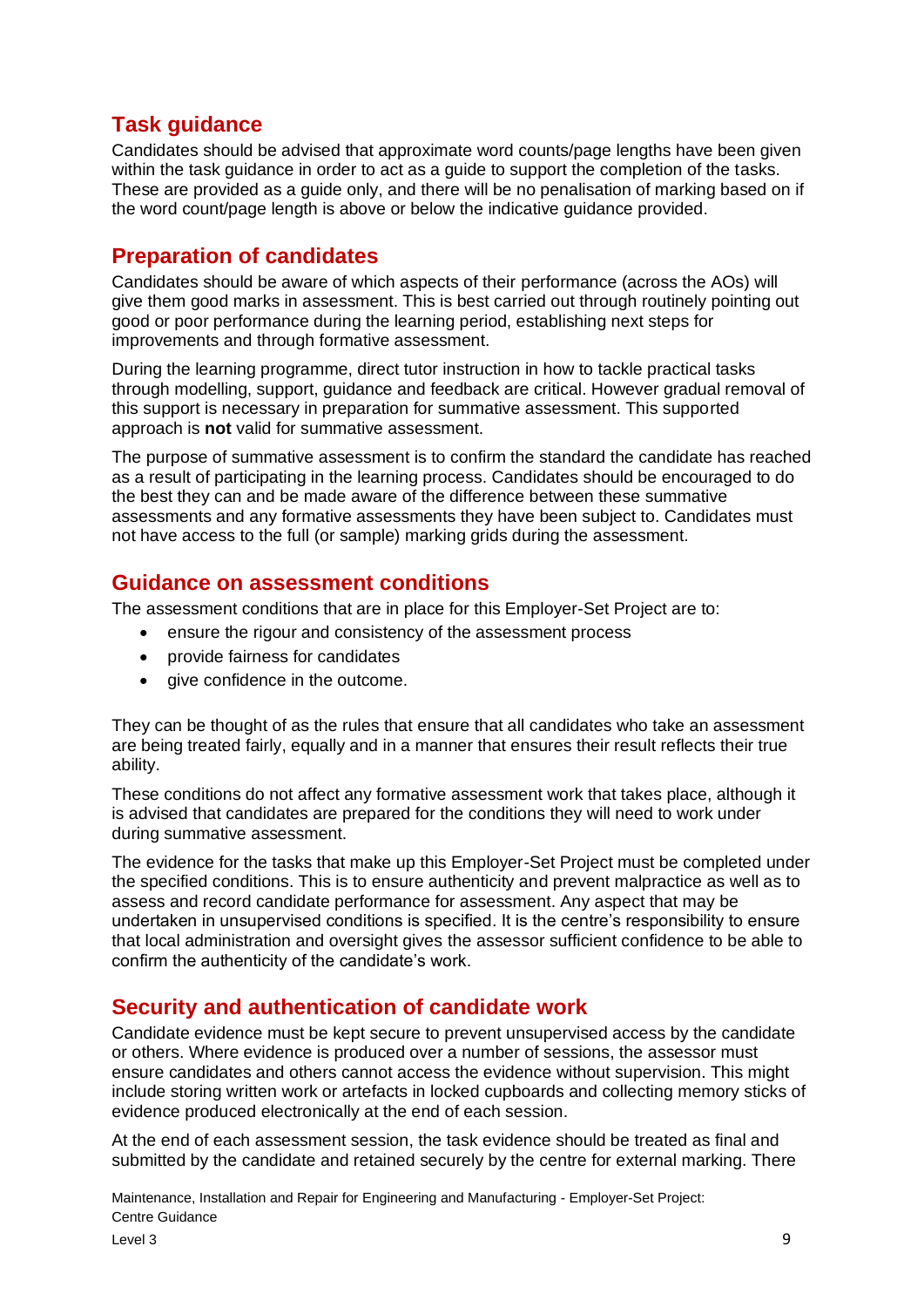should be no opportunity for the candidate to rework this evidence following initial submission. The candidate's final submitted evidence should be copied (either in soft or hard copy format, depending on how the evidence has been produced), with the original retained securely by the centre for external marking, and, where permitted, the copy provided to the candidate to allow them to refer to for support in the subsequent assessment sessions. Copies of the candidate's work should be retained in the centre between different assessment sessions. The original evidence will be retained securely by the centre in locked cupboards to ensure that the evidence is not amended following initial submission by the candidate.

Where a candidate naturally develops their responses, for example, an early idea in Task 1 is further developed with additional ideas or a more refined response in subsequent tasks, then this should be captured within the task where the candidate developed the revision/refinement. Candidates can use evaluation within later tasks to outline how and why their thought process may have changed as they further undertook the project.

After the production of evidence, both the assessor and candidate must sign declarations of authenticity.

**Where the candidate or assessor is unable to or does not confirm authenticity through signing a declaration form, the work will not be accepted and a mark of zero will be given. If any question of authenticity arises, the centre may be contacted for justification of authentication.**

### <span id="page-9-0"></span>**Accessibility and fairness**

Where a candidate has special requirements, assessors should refer to the *Access arrangements and reasonable adjustments* section of the City & Guilds website.

Assessors can support access where necessary by providing clarification to **any** candidate on the requirements or timings of any aspect of this Employer-Set Project. Assessors should **not** provide more guidance than the candidate needs as this may impact on the candidate's grade - see guidance and feedback section below.

All candidates must be provided with an environment, time frame and resources that allows them reasonable access to the full range of marks available.

### <span id="page-9-1"></span>**Guidance and feedback**

Guidance must only support access to the project and must not provide feedback for improvement. The level and frequency of clarification and guidance must be made available for external marking.

The level and frequency of clarification and guidance must be:

- recorded fully on the candidate record form (CRF)
- taken into account along with the candidate's final evidence during marking
- made available for external marking.

Assessors must not provide feedback on the quality of the performance or how the quality of evidence can be improved. This would be classed as malpractice. However, this does not apply if the assessor asks questions as part of the assessment process. Such requirements will be specifically stated within task centre quidance.

Assessors should however provide general reminders to candidates throughout the assessment period to check their work thoroughly before submitting it, and to be sure that they are happy with their final evidence as it may not be worked on further after submission.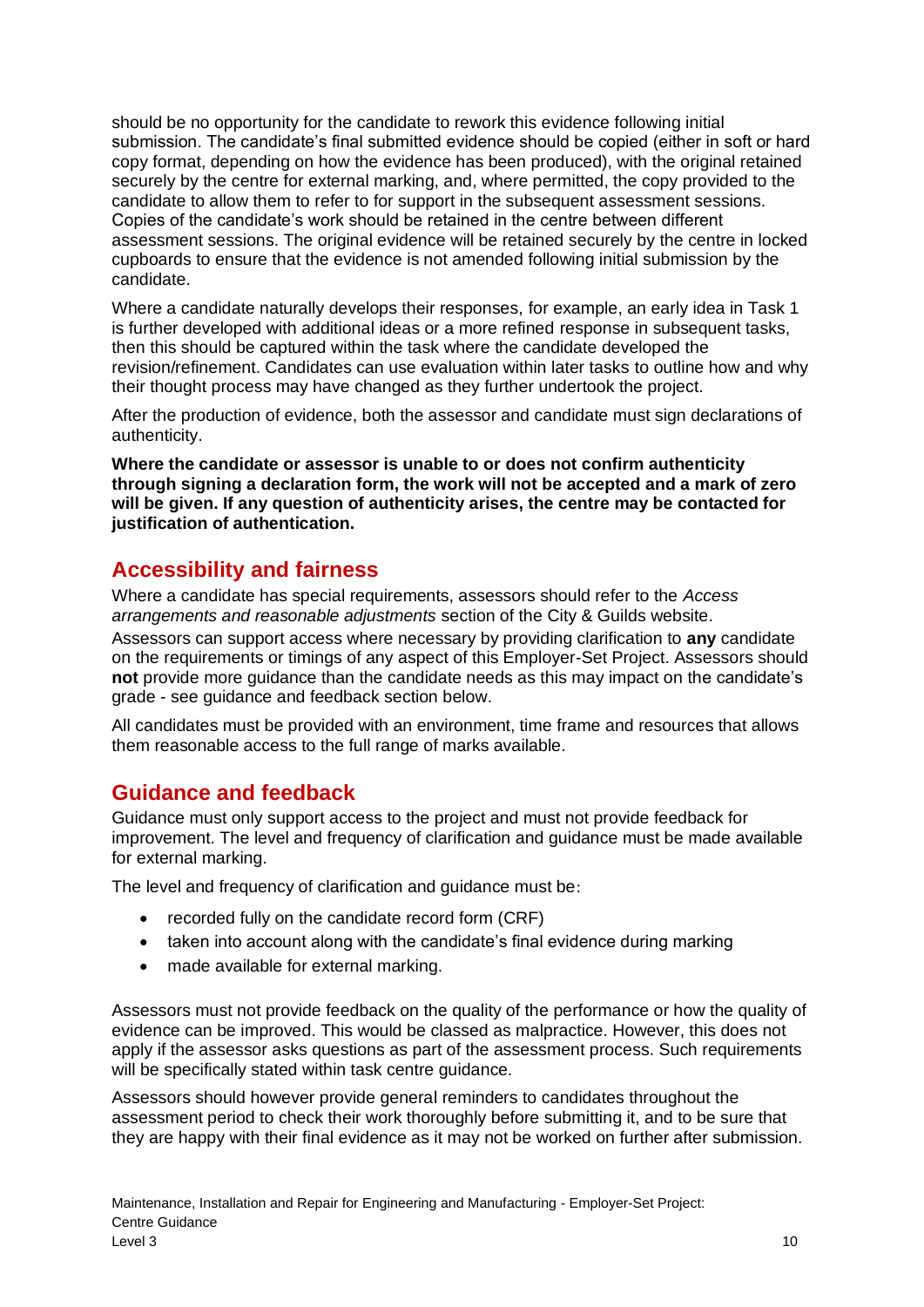Candidates can rework any evidence that has been produced for each task during the time allowed.

The information on the guidance received and captured on the CRF is part of the evidence that will and must be taken into account along with the other evidence for the task when being externally marked. The marker will decide if the guidance the candidate has required suggests they are lacking in any area and consider the severity of the issue when applying the marking criteria. The marker must record where and how guidance has had an impact on the marks given, so this is available should queries arise at appeal.

#### *What is, and is not, an appropriate level of guidance*

- If a candidate is not on course to be able to submit the full range of evidence required, the assessor should **only** prompt the candidate by asking them to confirm whether they have covered all the requirements of the assessment.
- An assessor **must not** provide guidance that the candidate's work is not at the required standard or how to improve their work. The assessor **should not** explicitly state any specific areas that have been missed as this would potentially disadvantage other candidates. In this way, candidates are given the chance to identify and correct any errors on their own, providing valid evidence of knowledge that will be credited during marking.
- The assessor should offer the **minimum** amount of support via prompts throughout the assessment to ensure that the candidate's own performance is being fairly assessed without impacting on marks awarded.
- A detailed account of prompts by the assessor to the candidate **must** be recorded on the relevant form to be taken into consideration during external marking.
- If an assessor has to offer further guidance or clarification after they have prompted the candidate as detailed above, this should be done **with caution** and should not detail how a candidate can improve and should **only** reinforce the requirements of the task in order to support access to the project.
- A detailed account of further clarification of task and project requirements by the assessor **must** be recorded on the relevant form to be taken into consideration during external marking.
- The assessor **must not** produce any templates, pro-formas, work logs etc. Where instructed to do so, these materials must be produced as specified and contain no additional guidance. If templates are provided by the awarding organisation, as part of a project task they must **not** be adapted but can be provided to candidates either electronically or as paper based.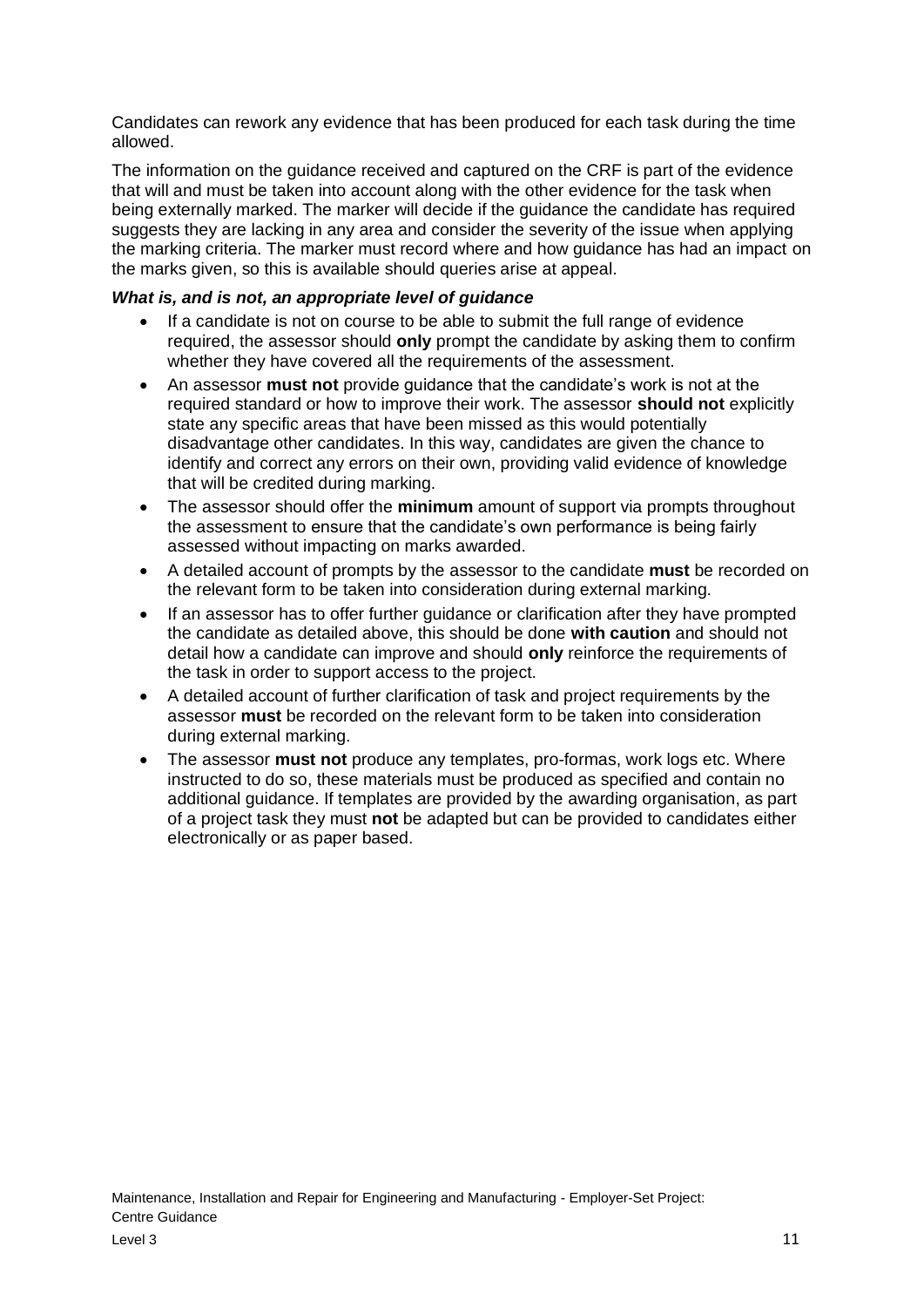### <span id="page-11-0"></span>**Overview of task requirements**

|                                                                                                                                                    |     |              | Task         |   |
|----------------------------------------------------------------------------------------------------------------------------------------------------|-----|--------------|--------------|---|
| <b>Conditions</b>                                                                                                                                  | 1   | $\mathbf{2}$ | 3            | 4 |
| Candidates will have access to a computer with relevant<br>software (i.e. word processing, spreadsheets, presentation<br>software) and CAD systems | ✓   | ✓            | ✓            |   |
| Candidates will have access to the Internet                                                                                                        | ✓   | x            | x            | x |
| Candidates will have access to the project brief document                                                                                          | ✓   | $\checkmark$ | $\checkmark$ |   |
| Candidates will have access to copies of their previous task<br>outputs (for review purposes only)                                                 | N/A | ✓            | ✓            |   |
| All work must be completed independently                                                                                                           | ✓   | ✓            | ✓            |   |
| During any breaks, all materials must be kept securely                                                                                             | ✓   | ✓            | ✓            |   |
| Candidate work will be saved securely for return to the<br>candidate for use in future tasks*                                                      | ✓   | ✓            | ✓            | X |
| No assessment materials to leave the room at any point of<br>the assessment                                                                        | ✓   | ✓            | ✓            |   |

\* Following tasks, work should be saved securely for return to candidates for use in future tasks within this project. This could be facilitated through the use of memory sticks or a specific location on a secure drive for work to be saved on.

### <span id="page-11-1"></span>**Maths, English and digital skills**

Throughout the completion of the tasks within the project candidates will generate evidence towards their maths, English and digital skills.

| <b>Maths</b>   | 3 marks available |
|----------------|-------------------|
| <b>English</b> | 3 marks available |
| <b>Digital</b> | 3 marks available |

10% of the marks available for the project are allocated to maths, English and digital skills – with marks available for allocation across the tasks e.g. evidence from tasks  $1 - 4$  will be used to allocate 1, 2 or 3 marks for English.

This allows for a holistic approach to the marking of these elements which may be evidenced across the response to the project.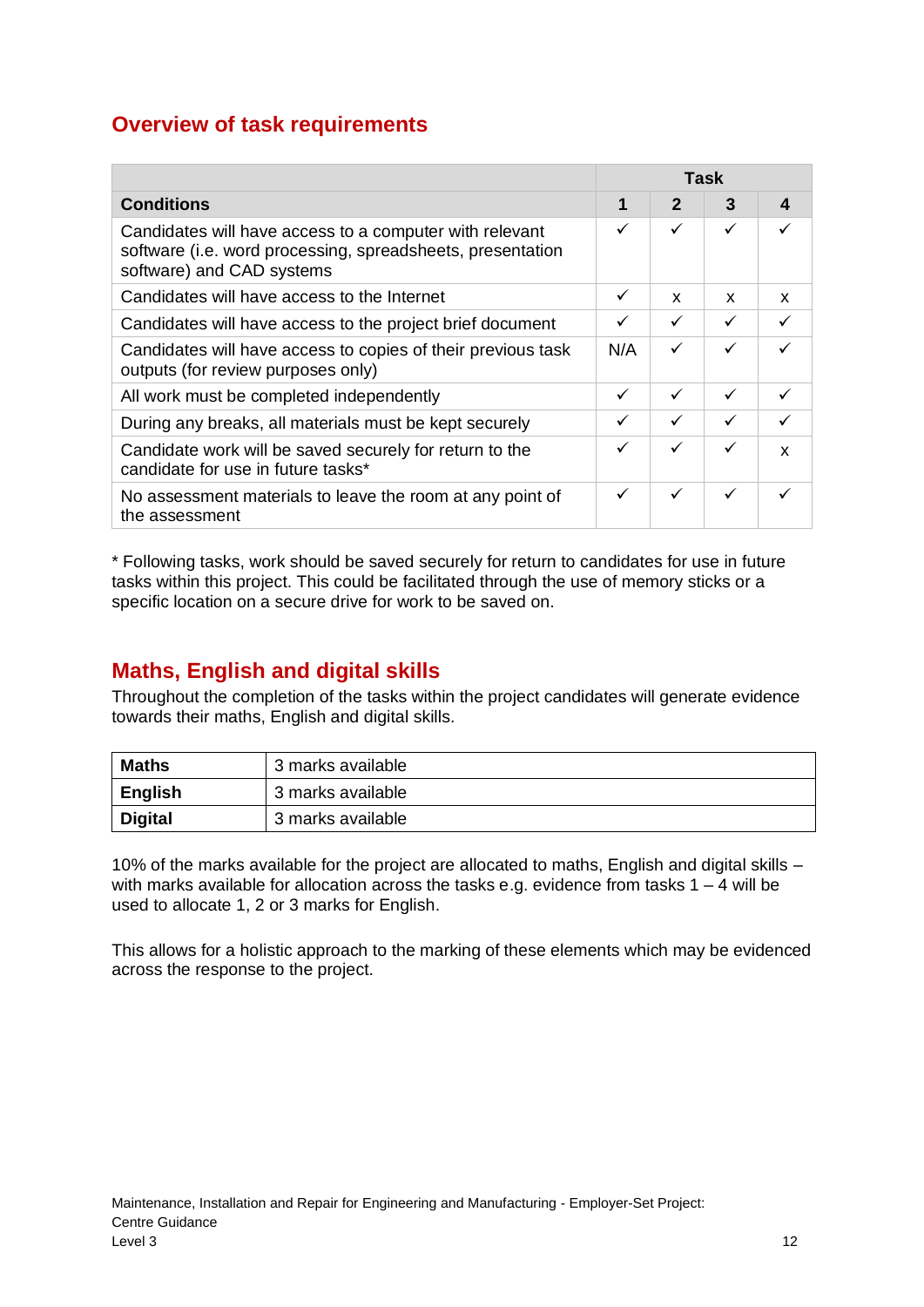

# <span id="page-12-0"></span>**Appendix 1**

### <span id="page-12-1"></span>**Declaration of authenticity**

| <b>Assessment ID</b>  | <b>Qualification number</b> |
|-----------------------|-----------------------------|
|                       |                             |
|                       |                             |
| <b>Candidate name</b> | <b>Candidate number</b>     |
|                       |                             |
|                       |                             |
| <b>Centre name</b>    | <b>Centre number</b>        |
|                       |                             |
|                       |                             |

#### **Additional Support**

Has the candidate received any additional support in the production of this work?

**No Yes**

(Please tick appropriate)

If yes, give details below (and on a separate sheet if necessary).

#### **Candidate:**

*I confirm that all work submitted is my own, and that I have acknowledged all sources I have used.*

| <b>Candidate signature</b> | <b>Date</b> |
|----------------------------|-------------|
|                            |             |

#### **Assessor:**

*I confirm that all work was conducted under conditions designed to assure the authenticity of the candidate's work, and am satisfied that, to the best of my knowledge, the work produced is solely that of the candidate.*

| <b>Assessor signature</b> | <b>Date</b> |
|---------------------------|-------------|
|                           |             |

Note: Where the candidate and/or assessor is unable to or does not confirm authenticity through signing this declaration form, the work will be returned to the centre and this will delay the marking process. If any question of authenticity arises, the assessor may be contacted for justification of authentication.